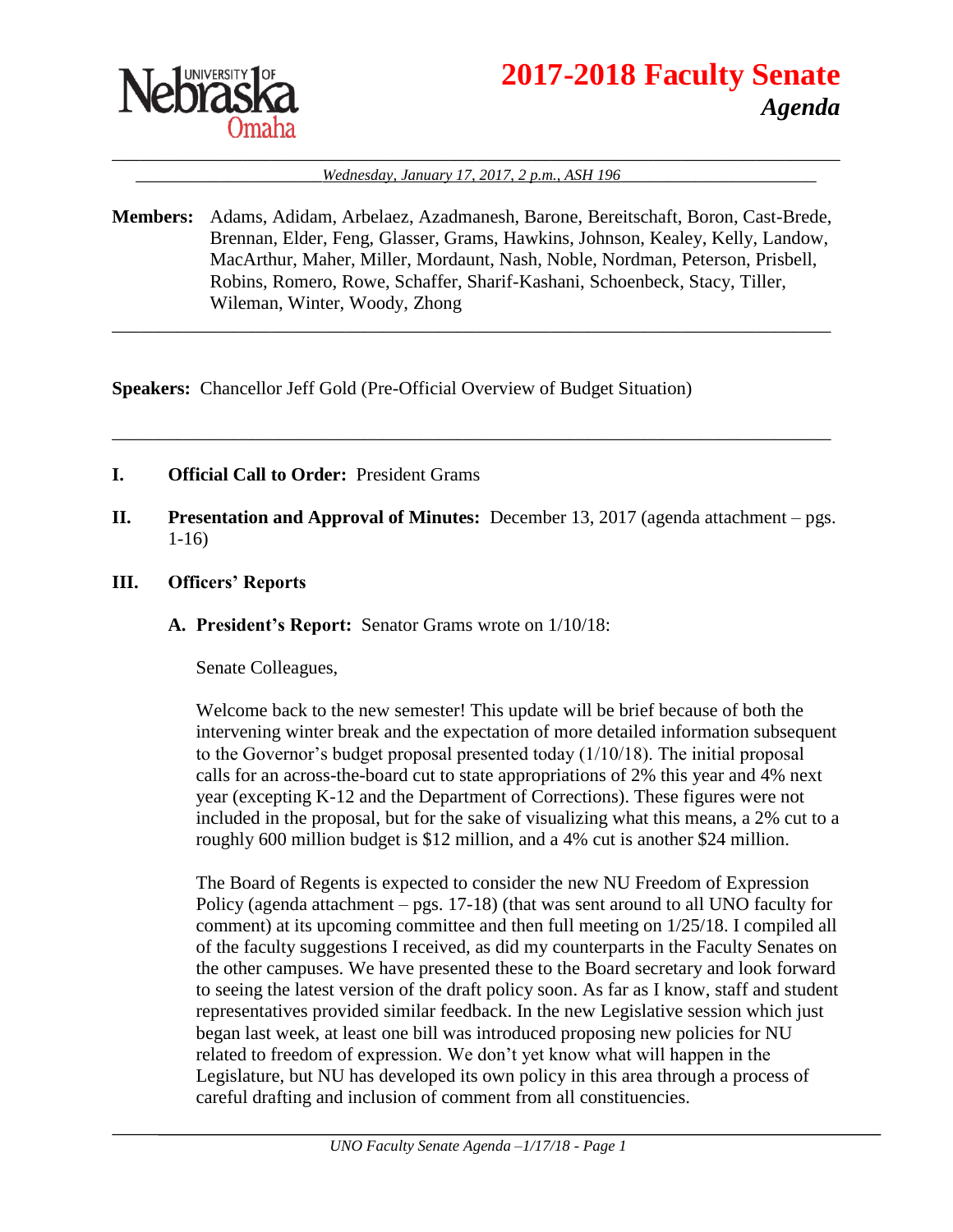Chancellor Gold's Transition Council and Team have completed their work in Fall 2017 and the external consulting firm CFAR has compiled a concluding report, "Transition Support to the Chancellor". The document may be found here: [https://www.unomaha.edu/about-uno/leadership/\\_docs/chancellors-transition-report-](https://www.unomaha.edu/about-uno/leadership/_docs/chancellors-transition-report-121217-final.pdf)[121217-final.pdf](https://www.unomaha.edu/about-uno/leadership/_docs/chancellors-transition-report-121217-final.pdf)

In other news, Vanessa Rath has opened up further options for parking at UNO for those who have "reciprocal permits" (i.e. UNK/UNL/UNMC permits): West Garage, First Christian Church, St. Margaret Mary Church, Pacific Garage, and Lot 26. Those from UNO visiting other campuses should contact UNO Parking Services for a physical permit.

Before the start of this semester, I met with the current Student Government President, Carlo Eby, and Assistant Vice-Chancellor Candice Batton, to discuss the development of information resources for both students and faculty related to positive practices for student retention and faculty engagement with students. AVC Batton has drafted a copy of guidance for students. In addition, the Faculty Senate continues to work on materials that might be provided to assist faculty in this area. We look forward to collaborating with Faculty Development and others who have expressed interest in assisting us, and more information about this will be forthcoming.

I hope everyone's semester gets off to a terrific start, and I welcome your feedback, comments, questions, and suggestions at [lgrams@unomaha.edu.](mailto:lgrams@unomaha.edu)

# **B. Secretary/Treasurer Report:** Senator Landow

**1. EC&A:** December 20, 2017, meeting canceled by Faculty Senate President Grams.

| Res.                     | <b>Date</b>   | <b>Title</b>                                                           | <b>Admin</b> | <b>Sent</b>   | Denied /        | <b>Final Action/Resolved</b>                                                                                                                                                                                                                                      |
|--------------------------|---------------|------------------------------------------------------------------------|--------------|---------------|-----------------|-------------------------------------------------------------------------------------------------------------------------------------------------------------------------------------------------------------------------------------------------------------------|
| #                        | <b>Senate</b> |                                                                        | Accept       | for           | <b>Deferred</b> |                                                                                                                                                                                                                                                                   |
|                          | <b>Passed</b> |                                                                        |              | <b>Senate</b> | $/ \ln$         |                                                                                                                                                                                                                                                                   |
|                          |               |                                                                        |              | <b>Action</b> | <b>Progress</b> |                                                                                                                                                                                                                                                                   |
| 4319                     | 12/13/17      | <b>Rename Parking</b>                                                  |              |               |                 |                                                                                                                                                                                                                                                                   |
|                          |               | <b>Advisory Committee</b>                                              |              |               |                 |                                                                                                                                                                                                                                                                   |
| 4318                     | 12/13/17      | <b>Faculty Senate</b>                                                  |              |               |                 |                                                                                                                                                                                                                                                                   |
|                          |               | President – Elect                                                      |              |               |                 |                                                                                                                                                                                                                                                                   |
| 4317                     | 12/13/17      | Approval of the                                                        |              |               |                 |                                                                                                                                                                                                                                                                   |
|                          |               | Proposal for a MA in                                                   |              |               |                 |                                                                                                                                                                                                                                                                   |
|                          |               | <b>Applied Behavior</b>                                                |              |               |                 |                                                                                                                                                                                                                                                                   |
|                          |               | Analysis                                                               |              |               |                 |                                                                                                                                                                                                                                                                   |
| 4316                     | 12/13/17      | Permanent                                                              |              |               |                 |                                                                                                                                                                                                                                                                   |
|                          |               | Replacement of                                                         |              |               |                 |                                                                                                                                                                                                                                                                   |
|                          |               | <b>CPACS</b> Senator                                                   |              |               |                 |                                                                                                                                                                                                                                                                   |
|                          |               | Samantha                                                               |              |               |                 |                                                                                                                                                                                                                                                                   |
|                          |               | Clinkinbeard                                                           |              |               |                 |                                                                                                                                                                                                                                                                   |
| <b>TO BE FOLLOWED UP</b> |               |                                                                        |              |               |                 |                                                                                                                                                                                                                                                                   |
| 4282                     | 3/8/17        | Expenses<br>Associated with<br>Visas for<br><b>International Hires</b> | 4/19/17      |               |                 | SVC Reed explained the process for UNO paying for<br>legal costs involved. These issues are usually<br>handled by department chairs and personnel. Costs<br>can't be nailed down, since they vary by who is<br>involved. BJ Reed said he would ask for a one page |

#### **2017-2018 Resolution Action Table (Action Pending and Current Resolutions)**

*UNO Faculty Senate Agenda –1/17/18 - Page 2*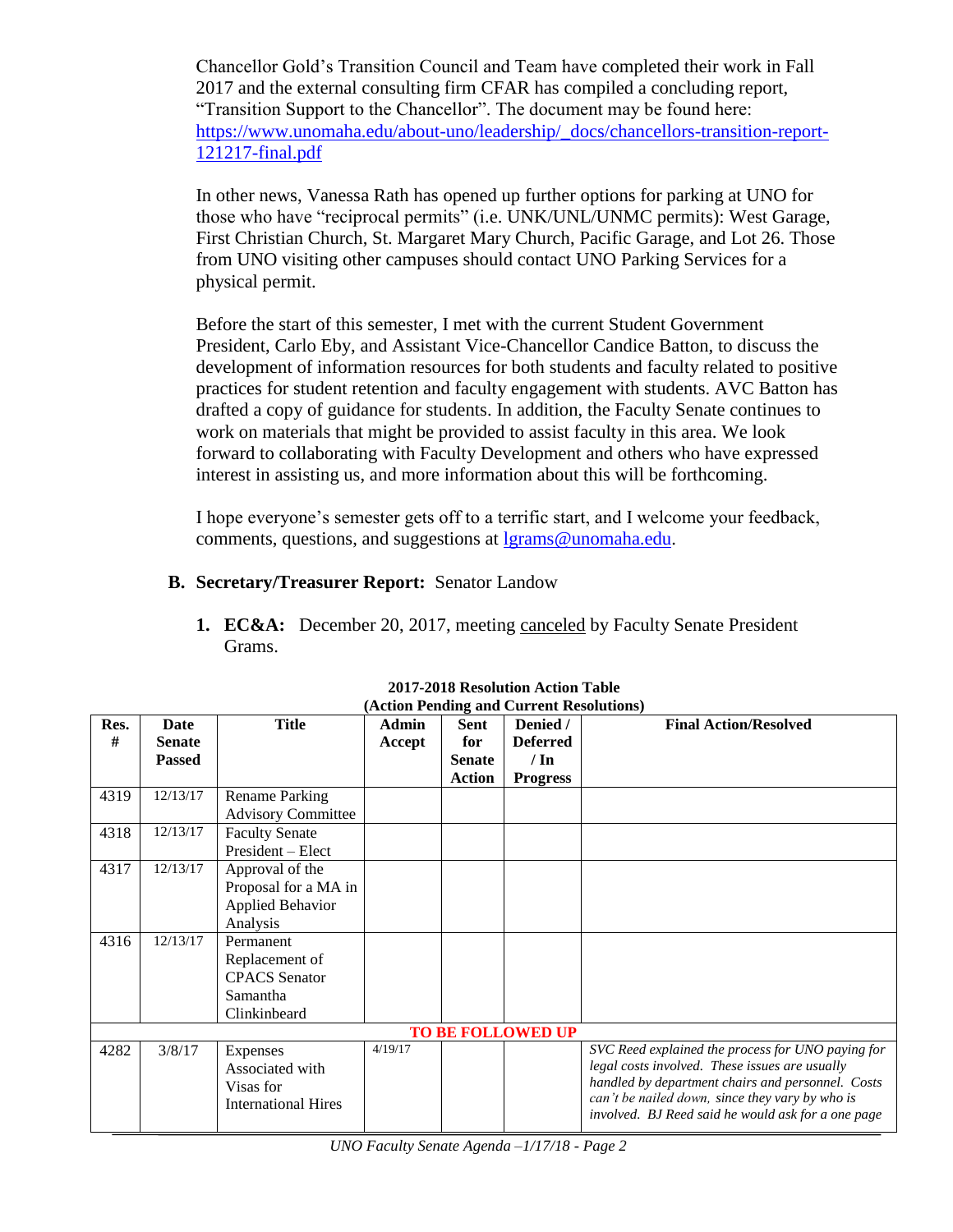|      |          |                                   |          | description of the process made available to faculty.                                                                                                                                                                                                                                  |
|------|----------|-----------------------------------|----------|----------------------------------------------------------------------------------------------------------------------------------------------------------------------------------------------------------------------------------------------------------------------------------------|
| 4279 | 12/14/16 | Grievance<br>Committees<br>Summer | 12/21/16 | - SVC Reed says they may need more information. It<br>is a workload issue as much as a compensation<br>issue. Let's have further discussion.                                                                                                                                           |
|      |          | Compensation                      | 3/15/17  | - BJ reiterated that summer pay is not likely to<br>happen, as faculty select a variety of service<br>opportunities. Regarding the three grievance<br>committees, he feels that faculty select this type of<br>service, similar to how faculty choose to serve on<br>thesis committee. |
|      |          |                                   | 4/19/17  | Chancellor Christensen said these type of issues, like<br>summer grievance committee work, seldom occur.<br>He is also apprehensive of anyone who has service<br>in the summer wanting compensation. Some service<br>such as FS President and IRB receive workload<br>compensation.    |
|      |          |                                   |          |                                                                                                                                                                                                                                                                                        |

**2. Treasurer's Report:** Senator Landow (December 2017) (agenda attachment – pg. 19)

# **IV. Executive Committee Report:** Senator Barone

### **A. Resolution for Temporary A&S Senator Replacement**

**BE IT RESOLOVED** that Senator Tammie Kennedy will be on Paid Profession Leave for Spring 2018, the following A&S faculty member will temporarily replace her:

Owen Mordaunt.

# **~~~~~~~~~~~~~~~~~~~~~~~~~~~~~~~~~~~~~~~~~~~**

#### **B. FUSE/GRACA:** Senator Grams

Faculty involvement and process.

# **PENDING**

#### **A. Participation in UNO Faculty Senate** *(Fall 2016 to EC&C Pending)*

Need to encourage and strengthen participation on UNO Faculty Senate.

- 1. One possibility might be to change the FS Constitution
- 2. Discussions with Colleges
- 3. Go to Chairperson mentor(s)?
- 4. Go to Board of Chairs

**How to Encourage Faculty to Serve on the Faculty Senate**: Informal data collection by the committee of approximately 40 UNO faculty members has generally revealed that *Service* of this nature tends to be acknowledged with little payoff compared to the perceived time commitment associated with governance. There is also a great deal of misinformation about the time obligations; nevertheless, most of the faculty we talked to showed little interest in this service even after we answered questions. The Goals and Directions Committee is now discussing ways to help the departments incentivize Faculty Senate and other University service opportunities by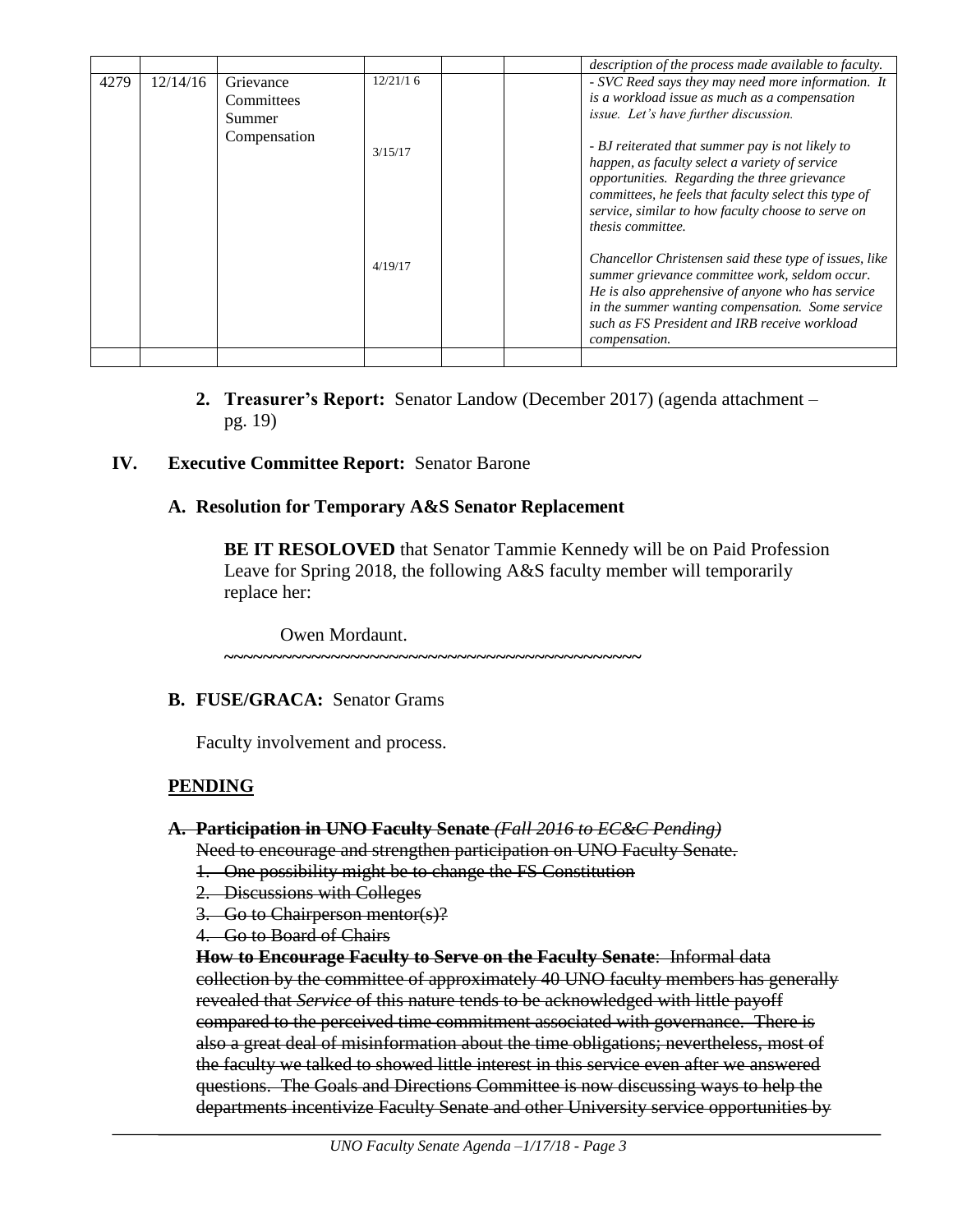increasing by better recognizing the value of this service in ways such as higher Merit rankings on Annual Review, etc**.** *(The EC&C asked, on 6/7/17, that this be discussed at the 8/16/17 FS Retreat.)*

*(Dismissed by the EC&C. Suggest adding FS accomplishments to FS bulletin board, and bring up at 2018 Retreat.)*

## **B. Classroom Space Availability**

VC Shipp sent an update on 11/28/17, from Registrar Mark Goldsberry, reporting that the implementation of course scheduling guidelines have worked as intended within CLSS, and with some minor adjustments have significantly reduced the number of homeless courses each semester. These are now more easily managed by Allison Junker, who does not see the need for additional changes at this time. Sen. Grams will continue to follow up on the issue of space optimization, identifying any areas where classroom resources can be better matched to growing enrollment demands. *(Dismissed 1/10/18 by EC&C. Leave on EC&A agenda.)*

### **C. Speed of Scantron Return of Grading:** Senator Keale**y**

**Senators Kealey and Grams discussed the speed of Scantron turnover. It was** suggested to get in contact with Bob Gomar and/or Jaci Lindburg for more information. Senator Wileman reported that it had been mentioned in Technical Resources Committee that it could possibly be a mailroom issue. *(12/10/17) (Dismissed at 1/10/18 by EC&C. If any faculty member still has issues, he/she should be directed to contact Bob Goeman, Director, ITS Client Services.)*

# **V. Standing Committee Reports**

# **A. Committee on Academic and Curricular Affairs:** Senator Miller

# **PENDING:**

- **1.** Committee members agreed to start reviewing a proposed MS in IT Innovation at the January 2018 meeting**.**
- **B. Committee on Educational Resources & Services:** Senator Robins

# **PENDING:**

**1. Request for Travel Authorization and Purchase of Travel.** *10/2017:* Senator Robins briefly reported on having located the source of the document used by UNO titled "Request for Travel Authorization and Purchase of Travel." At a future meeting we will discuss suggestions for additions to this document to assist faculty in identifying the need for and for purchasing travel insurance**.**

# **2. Functionality of Courseleaf.**

*(This system is in use, so dismissed 1/10/18)*

# **3. Paul Beck Scholarship.**

*(Permanent changes in dates and process have been made and are almost ready to publicize, so dismissed 1/10/18. Senator Robins will look into awarding the scholarships at a public event, possibly the April Senate meeting.)*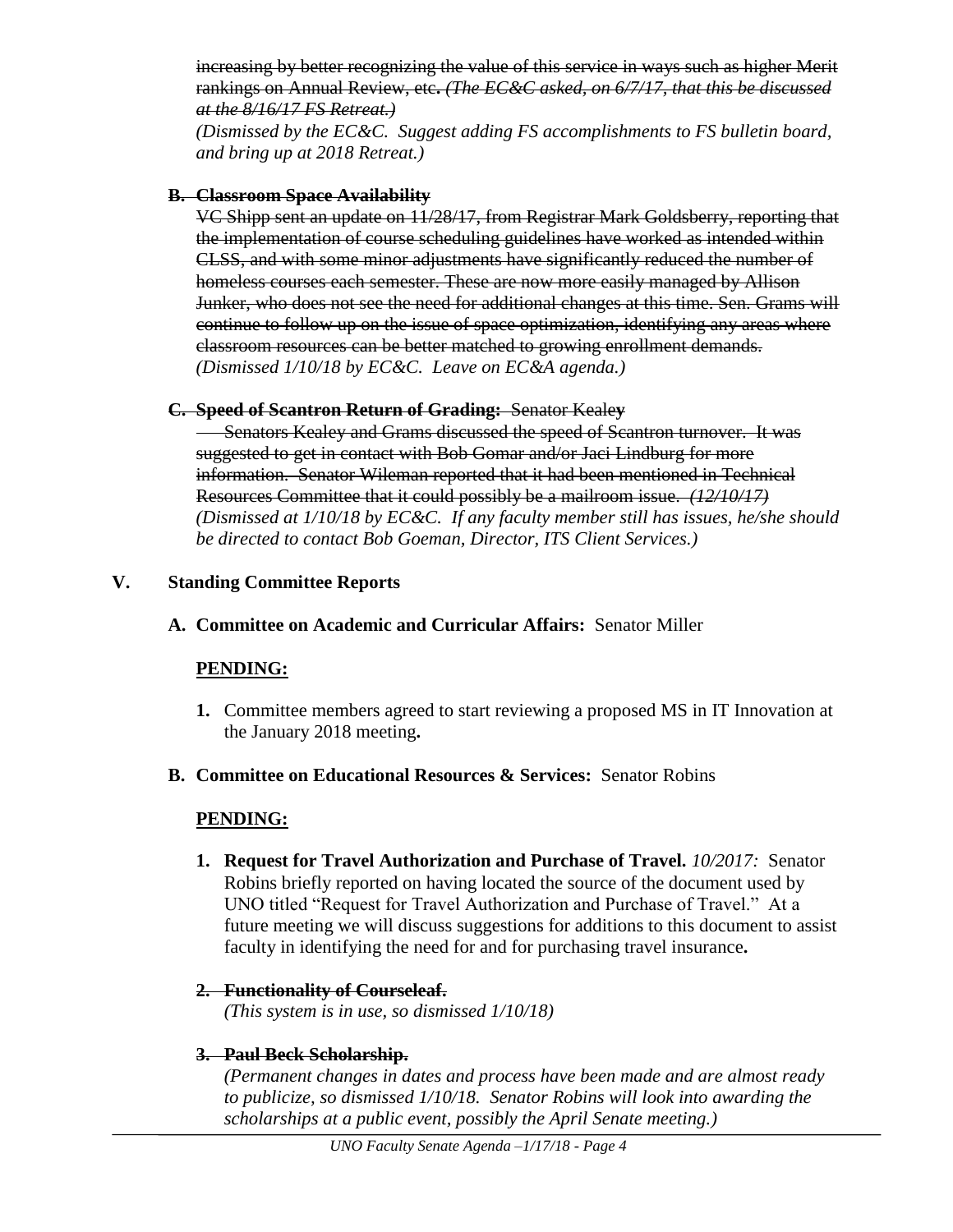- **4. UNO SGA report on Sustainability Initiatives.** *(This was a one-time visit, so dismissed 1/19/18.)*
- **C. Committee on Faculty Personnel & Welfare:** Senator Elder (No Meeting/No Report)

# **PENDING:**

- 1. **Sorority Rush during the week before class in the H&K building.** *10/2017* This issue was brought up at EC&A on Wed Sept 20. BJ Reed says that this issue has been assigned to Dan Shipp. John Noble is following up with Dan Shipp**.** *(Dismissed 1/10/18: After following up, there doesn't seem to be much that can be done. There is a suggestion that other groups can be asked to change meeting places to free up MBSC for Sorority Rush in the future.)*
- **2. HPER Fees.** *10/2017:*On Mon Sept 18, there was an initial faculty/staff wellness-based incentive program meeting in EAB 202 organized by Dan Shipp. Attending: Dan Shipp, Cathy Pettid, Joe Kaminski, Jeanne Surface, Griff Elder, Cecil Hicks, Carol Kirchner, and Esther Scarpello**.**

The group met to discuss how UNO could develop and pilot a wellness-based incentive program for faculty/staff. The wellness program needs still to be worked out—both programmatically and financially. But roughly, the idea is that, UNO would offer a pilot program that would partially reimburse the cost of a HPER membership based upon member usage and participation in specific wellness program elements. Tentatively, the financial incentive might be as much as a \$100 reimbursement of the \$150 per semester HPER membership fee. Details have to still be worked out. The working goal is to offer this pilot program starting in January (but if not January, then the following August-2018).

The working group plans to meet every two weeks. The first meeting will discuss the requirements for reimbursement.

I have been asked to put together a Faculty Senate Focus Group that this working group can consult.

**3. Summer Compensation for Grievance Committees.** *10/2017 cont.:* **RESOLUTION 4279**, 12/14/16: **Grievance Committees Summer Compensation**

While most of us are on 9 month contracts, many uncompensated service obligations require summer participation. Members on the committee have their own anecdotal accounts of what we perceive to be a trend. We are hoping to discuss this topic with the AAUP, so that we can begin to connect some of the dots. We have contacted AAUP. The topic is on their agenda for Friday October 6, 2017**.**

**RESOLUTION 4279**, 12/14/16: Grievance Committees Summer Compensation *(1/10/18 the EC&C directed that this be kept on the EC&A agenda.)*

- **4. Visa Issues: Are they consistent college to college.** *(1/10/18: Put on EC&A agenda.)*
- **5. Faculty/Staff Safety Processes.** *10/2017 cont.:* Dr. Gina Toman has been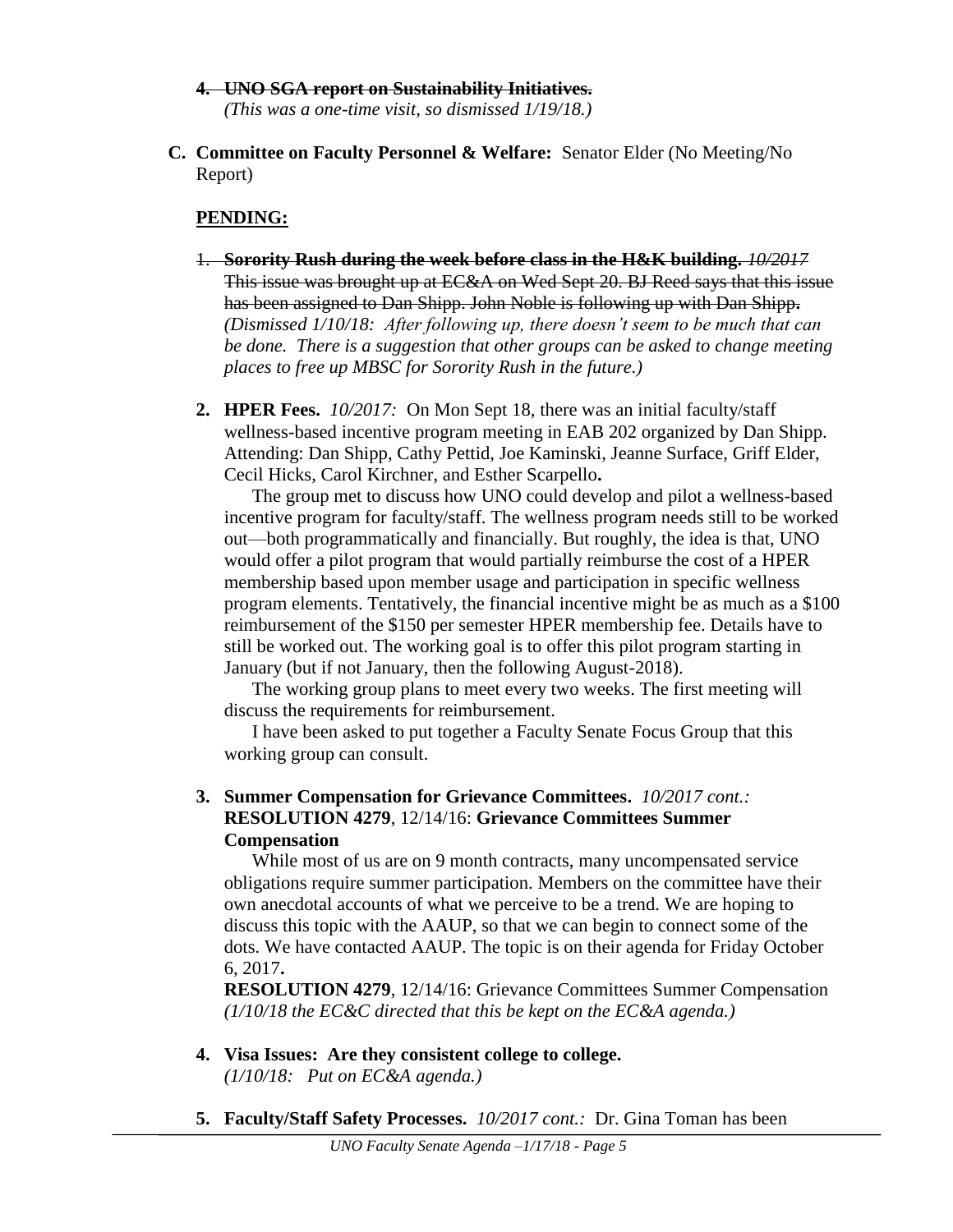named Faculty Human Resources Officer and Assistant to the Senior Vice Chancellor. She begins her new role on October 11**.**

We are interested in the administration developing a website similar to the Student Safety Website.

Note: We felt that the following site makes a good model: http://academicpersonnel.unc.edu/faculty-policies-procedures-guidelines/

We expect Gina Toman will be help us address the request that there be a flow-chart that will help faculty understand and negotiate the many resources that are available: Ombudsperson, EAP person, counseling, BRT, etc. What information is confidential, etc. This "flowchart" may manifest itself in the form of the website mentioned above.

**D. Committee on Goals and Directions:** Senator Arbelaez (No Meeting/No Report)

# **Pending:**

- **1. Facilities Planning and Faculty Representation** *(Sent to G&D 2/10/16)*
- **2. Unit Based Recruiting**: *(Sent to G&D 8/17/16)* This item has focused on how individual departments may contribute to the recruitment and retention of students in better pursuit of the University's enrollment goals. *(Dropped at 1/10/18 EC&C mtg.)*
- **3.** The UNO Admin responded to Resolution 4285, 5/10/2017: **Deferred Action for Childhood Arrivals (DACA)** with plans to draft guidelines for faculty. EC&A would appreciate members of the FacSen committee (e.g. Dan Hawkins et al) staying closely in touch with Student Affairs (Dan Shipp, Jonathan Benjamin-Alvarado) and the CFE to review and collaborate**.** *(Sent to G&D to keep in touch 6/7/17)***.**

*(EC&C, on 1/10/18, suggested just keeping an eye on this on the EC&A agenda.)*

**4. Soliciting Faculty Insights on UNO's Leadership Transition.** *(The EC&C, on 6/7/17, sent this to the Goals & Directions Committee.) (On 1/10/18 the EC&C noted that the transition has been complete.)*

# **5. Mav Creed**

*(Dismissed 1/10/18 by EC&C. Wording revision was sent on. Still waiting for reply of acceptance by Dan Shipp/Phil Covington.)*

**6. Parking Changes and Parking for Adjunct (Part Time and Temporary) Faculty:**

Link for reference: [https://www.unomaha.edu/news/2017/04/parking-changes](https://www.unomaha.edu/news/2017/04/parking-changes-coming-to-campus.php)[coming-to-campus.php](https://www.unomaha.edu/news/2017/04/parking-changes-coming-to-campus.php)

*Part-time permit options.*

- *Night Only Surface Permit – after 2:30 P.M.*
- *Lot T \$5 Entry - Weeks 2-16 of Fall/Spring Semesters (all-day)*
- *Daily/Hourly Permit Options \$1-4*
- *Reduced fee West or Pacific Street Garage Permit - \$200 Annually*
- *\$3 after 12:30 P.M. in the East Garage Lots U and T only.*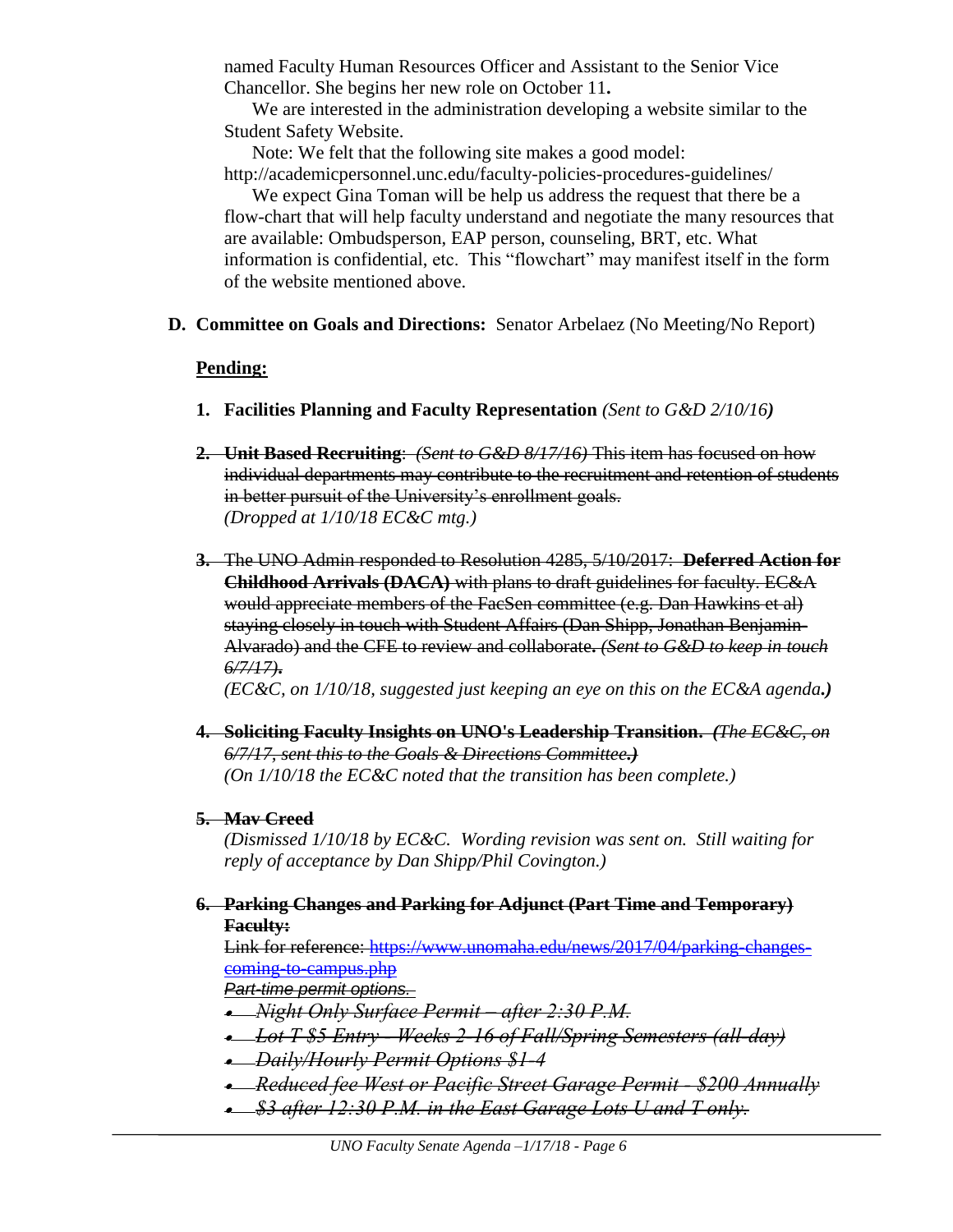*Lot 26 (no permit required with free limited shuttle service) (On 1/10/18 this issue was dropped at the EC&C mtg.)*

**E. Professional Development:** Senator Adams

# **PENDING:**

- **2. Faculty Professional Development Leave policies/procedures:** Given a growing number of questions and concerns about this issue, our committee will be gathering information (policies/procedures) at all levels (regents, university, colleges, departments) and comparing those documents in order to explore questions, including**:** 
	- **a.** Can faculty get a full year of leave if waiting until 12 years of service instead of at 6 years?
	- **b.** What are the earning restrictions while on leave (sabbatical)?
	- **c.** What documents govern how leave is prioritized/awarded?
	- **d.** What are the criteria for leave across colleges/departments? How consistent are these?
	- **e.** Who all reviews and/or weighs in on these decisions?

**f.** What language does the AAUP contract have regarding leave/sabbatical? *(1/10/18: The PD committee is developing a survey to actually gauge faculty's understanding of FPD leave policies and procedures.)*

**F. Committee on Rules:** Senator Nash

The committee has settled on Senator Kathy Peterson to replace Senator Clinkinbeard as Vice Chairperson of the Rules Committee. FS Coordinator, will update the website.

# **PENDING:**

# **V. Other Faculty Senate Committees**

**A. Faculty Senate Budget Advisory Committee Report**: Prof. Hall, Maher, O'Hara

# **VI. Ad hoc Committees**

### **A. Ad hoc UNO-UNMC Faculty-to-Faculty Communication and Collaboration Committee:** Professor Sollars

| Members:               |                                       |                |
|------------------------|---------------------------------------|----------------|
| Timi Barone            | Dhundy Bastola                        | Elizabeth Beam |
| Catherine Gebhart      | <b>Emily Glenn</b>                    | Craig Maher    |
| Amarnath Natarajan     | Debra Reilly ( <i>UNMC</i> alternate) | Eleanor Rogan  |
| Connie Schaffer        | Destynie Sewell                       | Mark Shriver   |
| <b>Suzanne Sollars</b> | Adam Tyma                             | Glenda Woscyna |

*A meeting has been scheduled at UNMC on January 22, 2018.*

# **VII. Non-Senate Committee Reports**